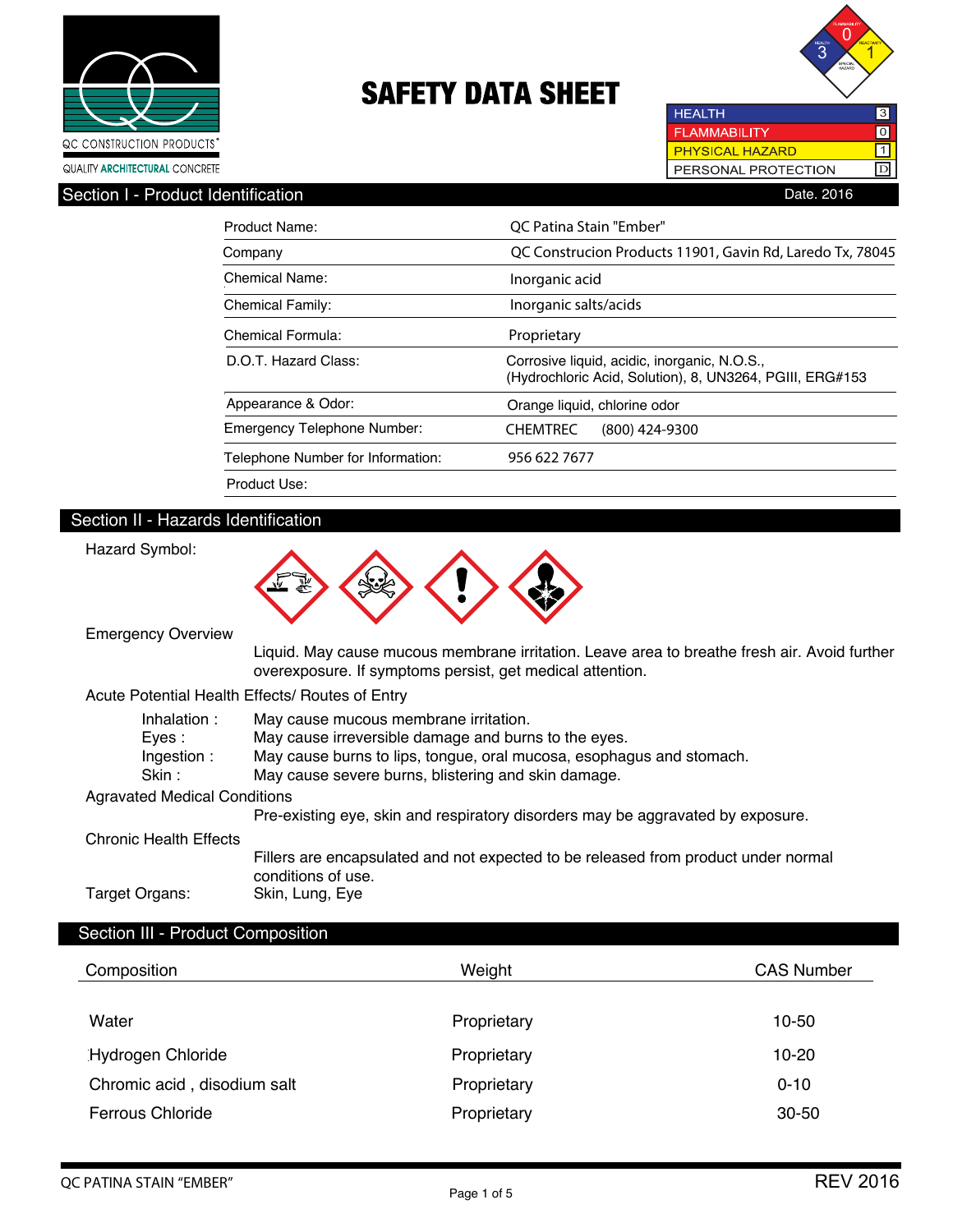### Section IV - First Aid Measures

Get immediate medical attention for any significant overexposure.

Inhalation : Leave area to breathe fresh air. Avoid further overexposure. If symptoms persist, get medical attention.

Eye contact : Flush with water for at least 15 minutes while holding eye lids apart. Get medical attention immediately.

Skin contact : Remove from skin and immediately flush with water for 15 minutes. Get medical attention.

Ingestion : Get medical attention. Do not induce vomiting.

| Section V - Fire Fighting Measure      |                                                                                                                                            |
|----------------------------------------|--------------------------------------------------------------------------------------------------------------------------------------------|
| Flash point :                          | Not available.                                                                                                                             |
| Method:                                | Not available.                                                                                                                             |
| Lower explosion limit :                | Not available.                                                                                                                             |
| Upper explosion limit :                | Not available.                                                                                                                             |
| Autoignition temperature :             | Not available.                                                                                                                             |
| Extinguishing media:                   | This product is not expected to burn under normal conditions of use.                                                                       |
| Hazardous combustion products:         | Carbon monoxide, carbon dioxide, and nitrogen oxides.                                                                                      |
| Protective equipment for firefighters: | Use accepted fire fighting techniques. Wear full firefighting protective<br>clothing, including self-contained breathing apparatus (SCBA). |
| Fire and explosion conditions :        | This product not expected to ignite under normal conditions of use.                                                                        |

### Section VI - Accidental Release Measures

Neutralize with alkaline material. Do not store in steel drums. Absorb spill in sand, earth or other suitable material.

### Section VII - Handling and Storage

Personal Protection Equipment

Prevent inhalation of vapor, ingestion, and contact with skin eyes and clothing. Keep container closed when not in use. Precautions also apply to emptied containers. Change soiled work clothes frequently. Clean hands thoroughly after handling. Store under normal warehouse conditions in sealed containers. Do not store or use near food.

### Section VIII - Exposure Controls / Personal Protection

# **SAFETY FIRST**

| Respiratory protection:    | Use full engineering controls before relying on personal protective equipment.                                                                                                                                        |
|----------------------------|-----------------------------------------------------------------------------------------------------------------------------------------------------------------------------------------------------------------------|
| Hand protection :          | Protect hands with impervious gloves.                                                                                                                                                                                 |
| Eye protection :           | Wear chemical safety goggles and/or face shield to prevent eye contact. Do not wear<br>contact lenses. Do not touch eyes with contaminated body parts or materials. Have eye<br>washing facilities readily available. |
| Skin and body protection : | Prevent contact with shoes and clothing. Use rubber apron and overshoes.                                                                                                                                              |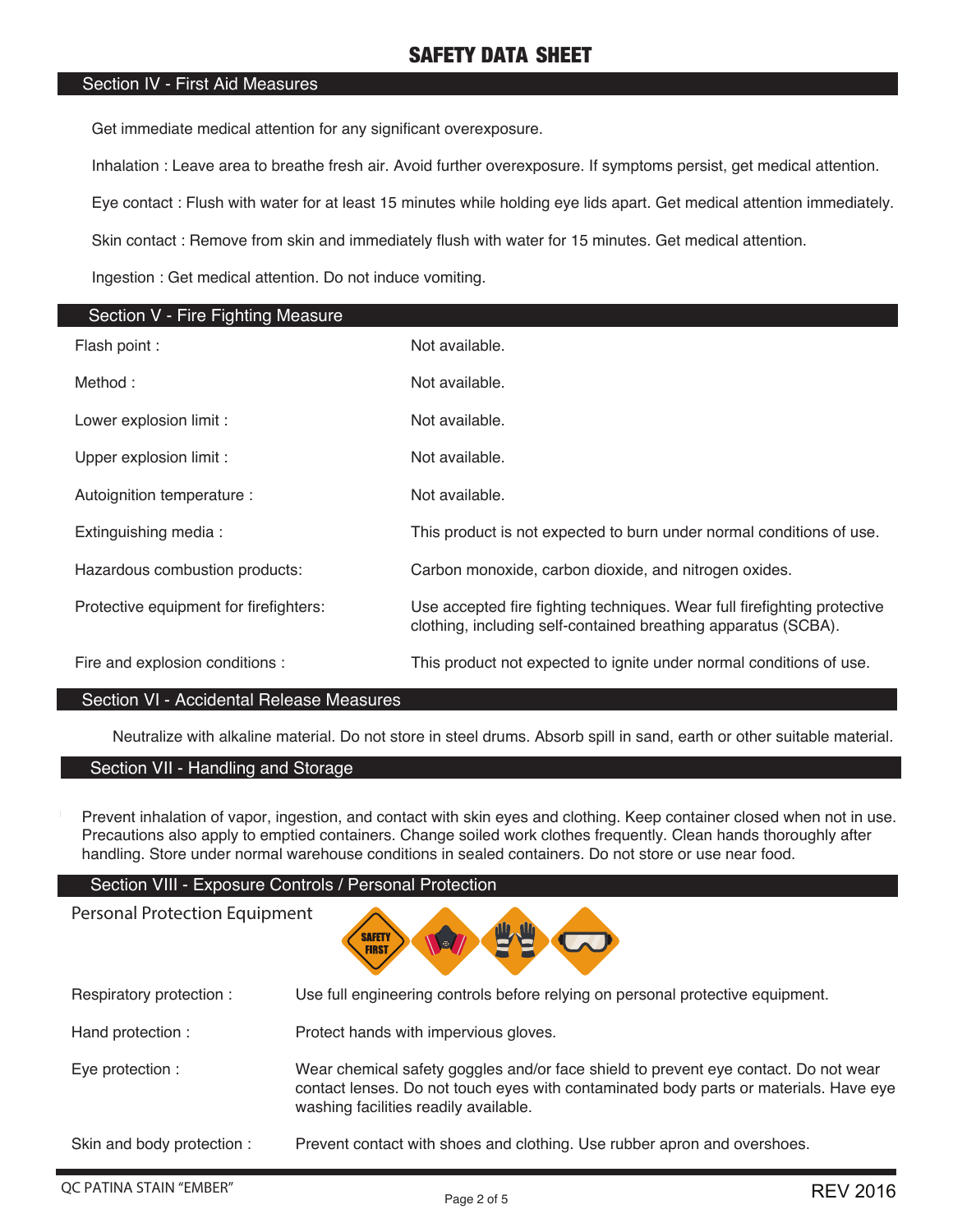| Section VIII - Exposure Controls / Personal Protection |                                                                                                               |  |
|--------------------------------------------------------|---------------------------------------------------------------------------------------------------------------|--|
| Protective measures :                                  | Use professional judgment in the selection, care, and use.                                                    |  |
| Engineering measures:                                  | Not required under normal conditions of use. Use local exhaust when the general ventilation<br>is inadequate. |  |
|                                                        |                                                                                                               |  |

**Work/Hygiene Practices**

L

J.

**Exercise stringent hygiene practices to minimize exposure. If contact occurs, wash any body part with soap and water immediately. Wash hands after use, and before eating, drinking or smoking.**

| <b>Chemical Name:</b>                         | <b>CAS Number:</b>                                                                                   | Regulatión:      | Limit:       | Form: |
|-----------------------------------------------|------------------------------------------------------------------------------------------------------|------------------|--------------|-------|
| Chromic acid, disodium salt                   | 10588-01-9                                                                                           | <b>ACGIH TWA</b> | $0.05$ mg/m3 | Cr    |
|                                               |                                                                                                      | <b>ACGIH TWA</b> | $0.01$ mg/m3 | Cr    |
|                                               |                                                                                                      | <b>OSHA PEL</b>  | 1 mg/m3      | Cr    |
| <b>Ferrous Chloride</b>                       | 7758-94-3                                                                                            | <b>ACGIH TWA</b> | 1 mg/m3      | Fe    |
| Section IX - Physical and Chemical Properties |                                                                                                      |                  |              |       |
| Form:                                         | Liquid                                                                                               |                  |              |       |
| Color:                                        | Ember                                                                                                |                  |              |       |
| Odor:                                         | Pungent                                                                                              |                  |              |       |
| pH:                                           | < 1                                                                                                  |                  |              |       |
| Vapour pressure :                             | Not available.                                                                                       |                  |              |       |
| Vapor density:                                | Not available.                                                                                       |                  |              |       |
| Melting point/range:<br>Freezing point:       | Not available.<br>Not available.                                                                     |                  |              |       |
| Boiling point/range:                          | Not available.                                                                                       |                  |              |       |
| Water solubility:                             | Not available.                                                                                       |                  |              |       |
| <b>Specific Gravity:</b>                      | 1.1344                                                                                               |                  |              |       |
| % Volatile Weight:                            | 78.3%                                                                                                |                  |              |       |
| Section X - Reactivity / Estability           |                                                                                                      |                  |              |       |
|                                               | Substances to avoid: Metal.Strong bases.Oxidizing agents.                                            |                  |              |       |
| <b>Stability: Stable</b>                      |                                                                                                      |                  |              |       |
| Hazardous polymerization : Will not occur.    |                                                                                                      |                  |              |       |
|                                               | Section XI - Toxicological Information                                                               |                  |              |       |
| Hydrogen chloride,                            | CAS-No.: 7647-01-0                                                                                   |                  |              |       |
| Acute oral toxicity                           | (LD-50 oral) 900 mg/kg (Rabbit)                                                                      |                  |              |       |
| Acute inhalation toxicity                     | (LC-50) 3,124 mg/l for 1 h (Rat) 1,108 mg/l for 1 h (Mouse)                                          |                  |              |       |
| Acute dermal toxicity                         | (LD-50 dermal) 1,449 mg/kg (Mouse)                                                                   |                  |              |       |
| Section XII - Ecological Information          |                                                                                                      |                  |              |       |
| No Data Available                             |                                                                                                      |                  |              |       |
| Section XIII - Disposal Considerations        |                                                                                                      |                  |              |       |
| <b>RCRA Class:</b>                            | D007: Reportable Quantity = 10 lbs. Chromium                                                         |                  |              |       |
|                                               | This classification applies only to the material as it was originally produced.                      |                  |              |       |
| Disposal Method:                              | Subject to hazardous waste treatment, storage, and disposal requirements under                       |                  |              |       |
|                                               | RCRA. Recycle or incinerate waste at EPA approved facility or dispose of in compliance with federal, |                  |              |       |
|                                               | state and local regulations.                                                                         |                  |              |       |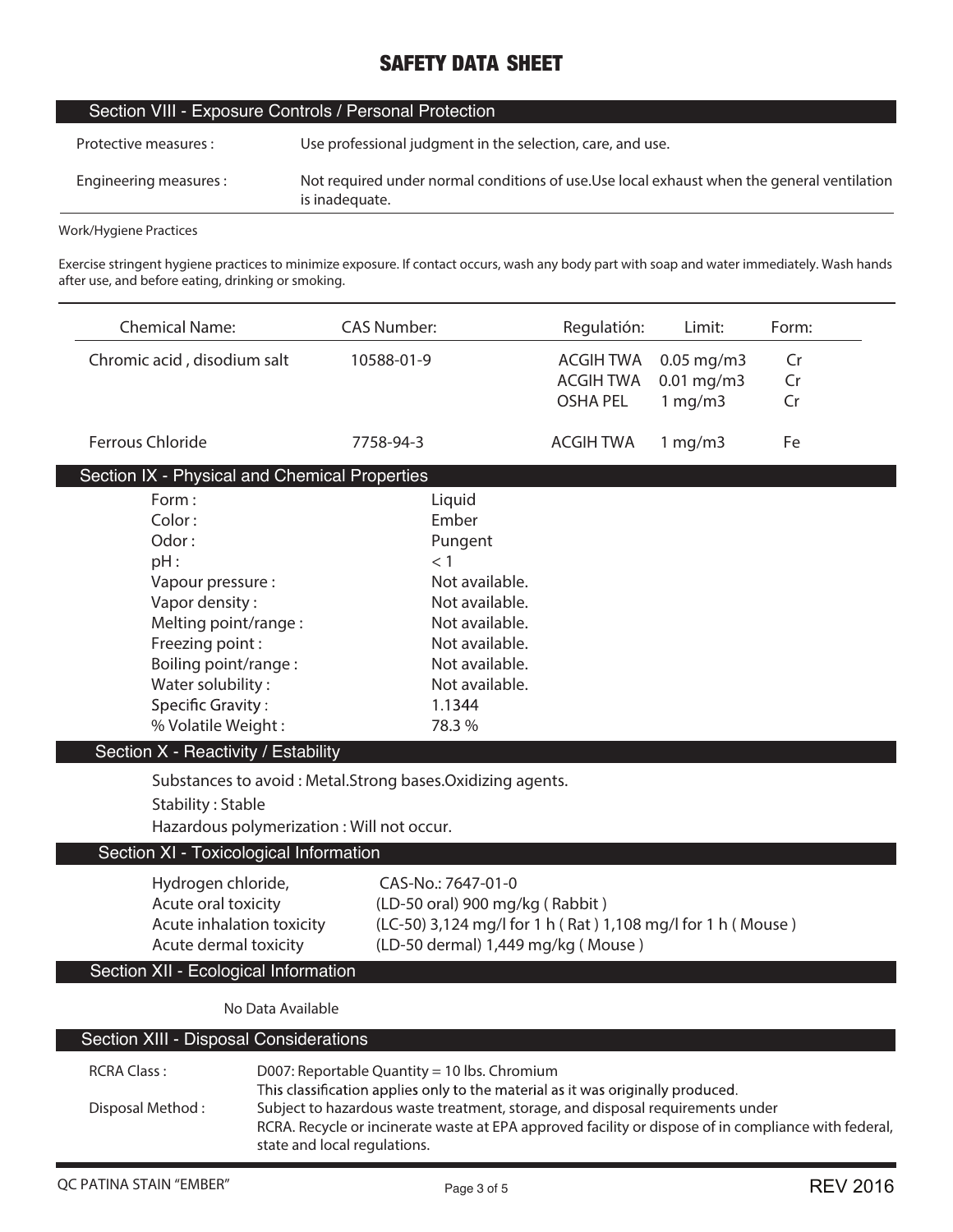| Section XIV - Transportation / Shipping Data |                                                                                    |  |  |
|----------------------------------------------|------------------------------------------------------------------------------------|--|--|
| CFR / DOT:                                   | UN3264, Corrosive liquid, acidic, inorganic, n.o.s. (Hydrochloric Acid), 8, PG III |  |  |
| TDG:                                         | UN3264, CORROSIVE LIQUID, ACIDIC, INORGANIC, N.O.S. (Hydrochloric Acid), 8, PG III |  |  |
| IMDG:                                        | UN3264, CORROSIVE LIQUID, ACIDIC, INORGANIC, N.O.S. (Hydrochloric Acid), 8, PG III |  |  |
| Further Information:                         | The above shipping description.                                                    |  |  |

### Section XV - Regulatory Information

### **North American Inventories:**

All components are listed or exempt from the TSCA inventory. This product or its components are listed on, or exempt from the Canadian Domestic Substances List.

### **U.S. Federal Regulations:**

| SARA 313 Components :                      |                 |
|--------------------------------------------|-----------------|
| Chromic acid, disodium salt                | CAS: 10588-01-9 |
| Hydrogen chloride                          | 7647-01-0       |
|                                            |                 |
| SARA 311/312 Hazards : Acute Health Hazard |                 |

SARA 311/312 Hazards : Acute Health Hazard Chronic Health Hazard

OSHA Hazardous Components : Chromic acid , disodium salt CAS: 10588-01-9 Ferrous Chloride CAS: 7758-94-3 Hydrogen chloride CAS: 7647-01-0

### Section XVI - Other Information

Further information:

For Industrial Use Only. Keep out of Reach of Children. The hazard information herein is offered solely for the consideration of the user, subject to their own investigation of compliance with applicable regulations, including the safe use of the product under every foreseeable condition.

Prepared by: Rich Mikol Legend

ACGIH - American Conference of Governmental Hygienists PEL - Permissible Exposure Limit CERCLA - Comprehensive Environmental Response, Compensation, and Liability Act RCRA - Resource Conservation and Recovery Act DOT - Department of Transportation RTK - Right To Know DSL - Domestic Substance List SARA - Superfund Amendments and Reauthorization Act EPA - Environmental Protection Agency STEL - Short Term Exposure Limit HMIS - Hazardous Materials Information System TLV - Threshold Limit Value IARC - International Agency for Research on Cancer TSCA - Toxic Substances Control Act MSHA - Mine Safety Health Administration TWA - Time Weighted Average NDSL - Non-Domestic Substance List V - Volume NIOSH - National Institute for Occupational Safety and Health VOC - Volatile Organic Compound NTP - National Toxicology Program WHMIS - Workplace Hazardous Materials Information System OSHA - Occupational Safety and Health Administration